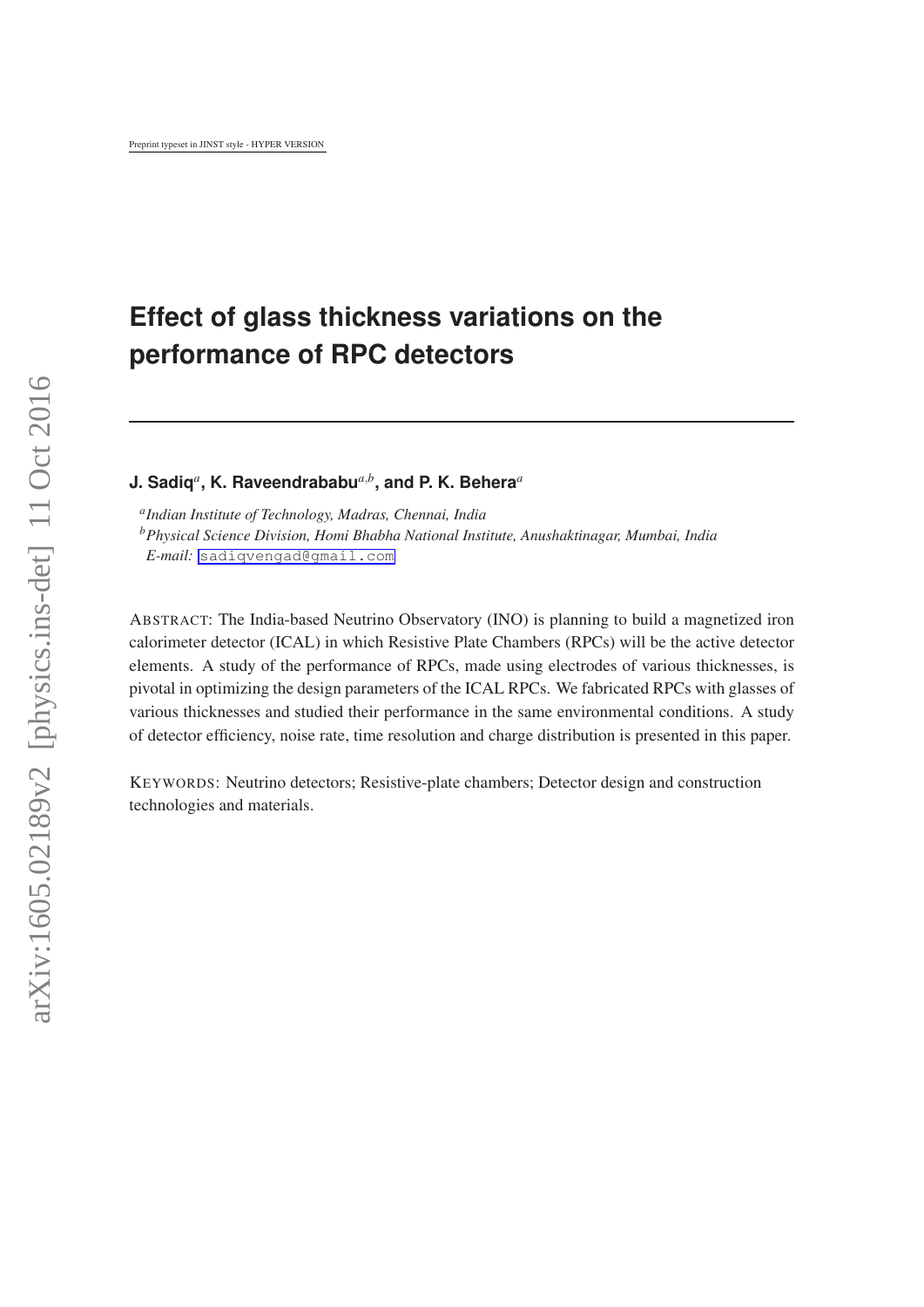### **Contents**

| 1.<br>2.<br>3. | <b>Introduction</b><br><b>Experimental setup</b><br><b>Results and discussions</b> |                             |                |
|----------------|------------------------------------------------------------------------------------|-----------------------------|----------------|
|                |                                                                                    |                             | $\overline{2}$ |
|                |                                                                                    |                             | $\overline{2}$ |
|                | 3.1                                                                                | V-I Characteristics         | $\overline{2}$ |
|                | 3.2                                                                                | Efficiency                  | 3              |
|                |                                                                                    | 3.3 Noise rate of the strip | 3              |
|                | 3.4                                                                                | Charge distribution         | $\overline{4}$ |
|                | 3.5                                                                                | Time resolution             | 5              |
| 4.             | <b>Conclusions</b>                                                                 |                             |                |

## 1. Introduction

Resistive Plate Chambers (RPCs) have widespread acceptance in the detection of charged particles because of their excellent time resolution [[1\]](#page-6-0). Good performance of RPCs is reported from many particle physics experiments [\[2,](#page-6-0) [3,](#page-6-0) [4](#page-6-0)]. The India-based Neutrino Observatory (INO) is a proposed underground laboratory which will house a large magnetised iron calorimeter (ICAL) detector to accurately measure the parameters related to the atmospheric neutrino oscillations. RPCs will be used as active detector elements in the INO-ICAL detector [[5](#page-6-0)]. The ICAL will consist of 151 layers of 5.6 cm thick iron plates interleaved by a 4 cm air gap containing the RPCs. About 28,800 glass RPCs of 2 m  $\times$  2 m size will be used in the ICAL detector consisting of three modules, each of size  $16 \text{ m} \times 16 \text{ m} \times 14.5 \text{ m}$ .

RPCs are gaseous detectors in which a constant and uniform electric field, produced by two parallel plate electrodes of high bulk resistivity, is applied to the gas gap. The propagation of the charges, produced by the ionization of an incoming charged particle, induces a current signal on external pickup strips [[6](#page-6-0)]. The electric field inside the gas gap and hence the charge induced on the strips depend on the detector parameters like the thickness and permittivity of both the glass and the gap [[7](#page-6-0)]. We have studied the effect of thickness variations of the glass electrodes on the performance of RPCs. Efficiency, noise rate, charge distribution and time resolution of the RPCs were studied.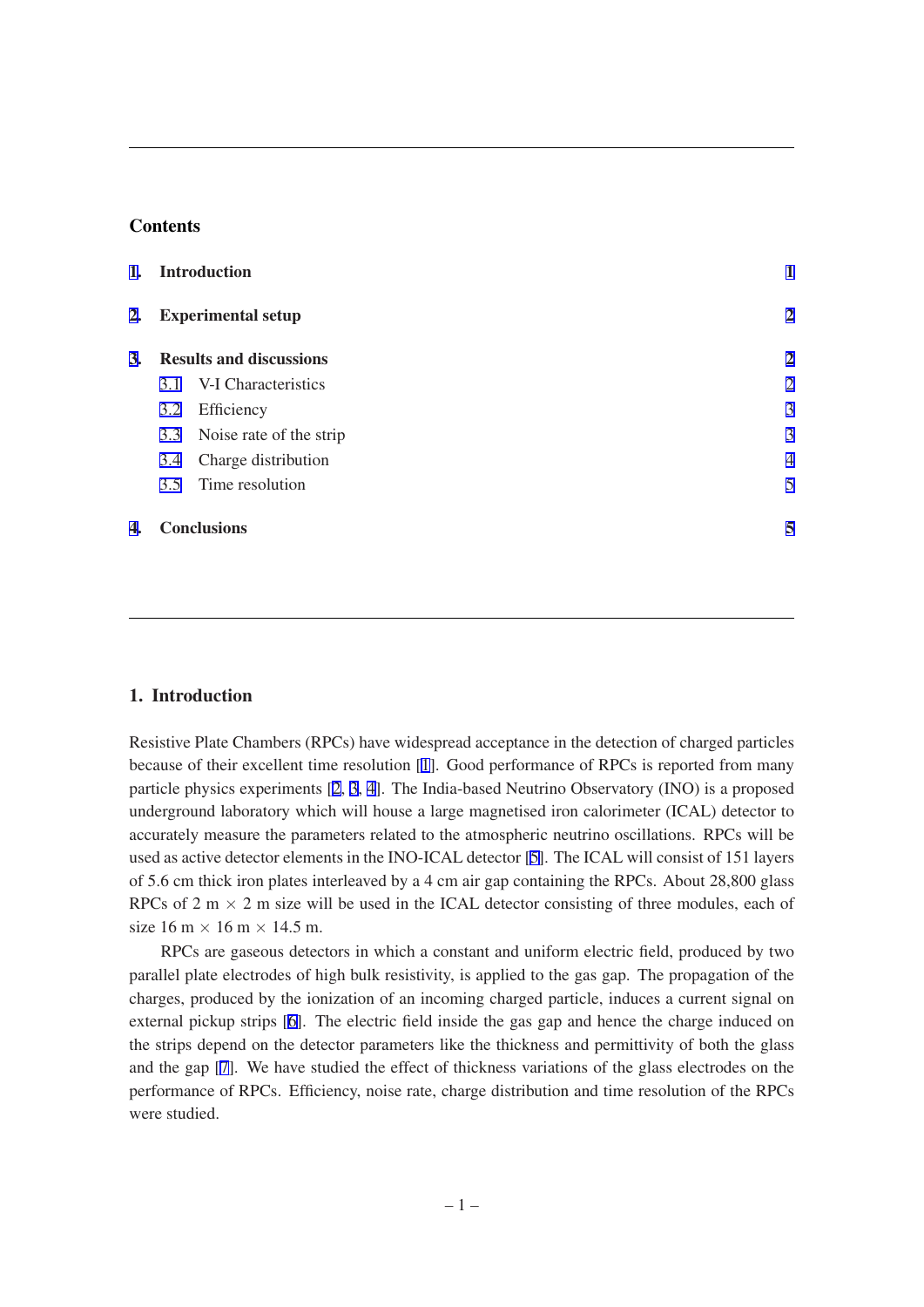#### <span id="page-2-0"></span>2. Experimental setup

Glass plates of thickness 3.24 mm, 3.97 mm and 4.91 mm (which are referred as 3 mm, 4 mm and 5 mm in this paper), manufactured by Saint-Gobain, were cut in 30 cm  $\times$  30 cm dimensions. A thin conductive tape (T-9149) of uniform surface resistance was pasted on the outer surfaces of the glass plates. These electrodes were used to fabricate 2 mm gap RPCs. The RPCs were operated in avalanche mode with a gas mixture of R134a ( $C_2H_2F_4$ , 95%), Isobutane ( $C_4H_{10}$ , 4.5%) and Sulphur hexafluoride (*SF*6, 0.5%). The RPCs were sandwiched between two pick-up panels consisting of 10 copper strips each of width 28 mm, separated by a gap of 2 mm. The central strip was read out to study the performance of RPCs.

The RPCs were tested using cosmic ray muons. A cosmic ray telescope was made using three plastic scintillator paddles  $P_1$ ,  $P_2$  and  $P_3$ , arranged vertically one above the other. The RPC was placed in such a way that the device under study was sandwiched between the scintillator paddles. Schematic of experimental setup is shown in figure 1. The analog signals from the RPC were amplified with a pre-amplifier, since the RPC signals are small in amplitude in avalanche mode of operation. The signals from the scintillator paddles and the amplified RPC signals were fed to the Data Acquisition System (DAQ). Scintillator paddle signals were converted into logic signals by a discriminator. These logic signals were ANDed in a logic unit to form the trigger pulse. The amplified RPC analog signal was input to a linear FAN IN/FAN OUT(FIFO) to get two buffered output signals. One output signal was fed to an oscilloscope to measure the time and charge of the signal and the other was converted to a logic signal by feeding it to a discriminator with a threshold voltage of -20 mV.



Figure 1: Schematic of experimental setup.

## 3. Results and discussions

#### 3.1 V-I Characteristics

To study the V-I Characteristics, we applied a varying voltage across the RPC and measured the current for each voltage. The current depends on the applied voltage and shows a threshold be-haviour. Figure [2](#page-3-0) represents an equivalent electric circuit for an RPC, suitable for our purposes [\[8\]](#page-6-0). If the applied voltage is sufficiently high, avalanches will be formed by multiplication of charges in the gas gap. Hence, the gap resistance will be reduced and the current is determined by the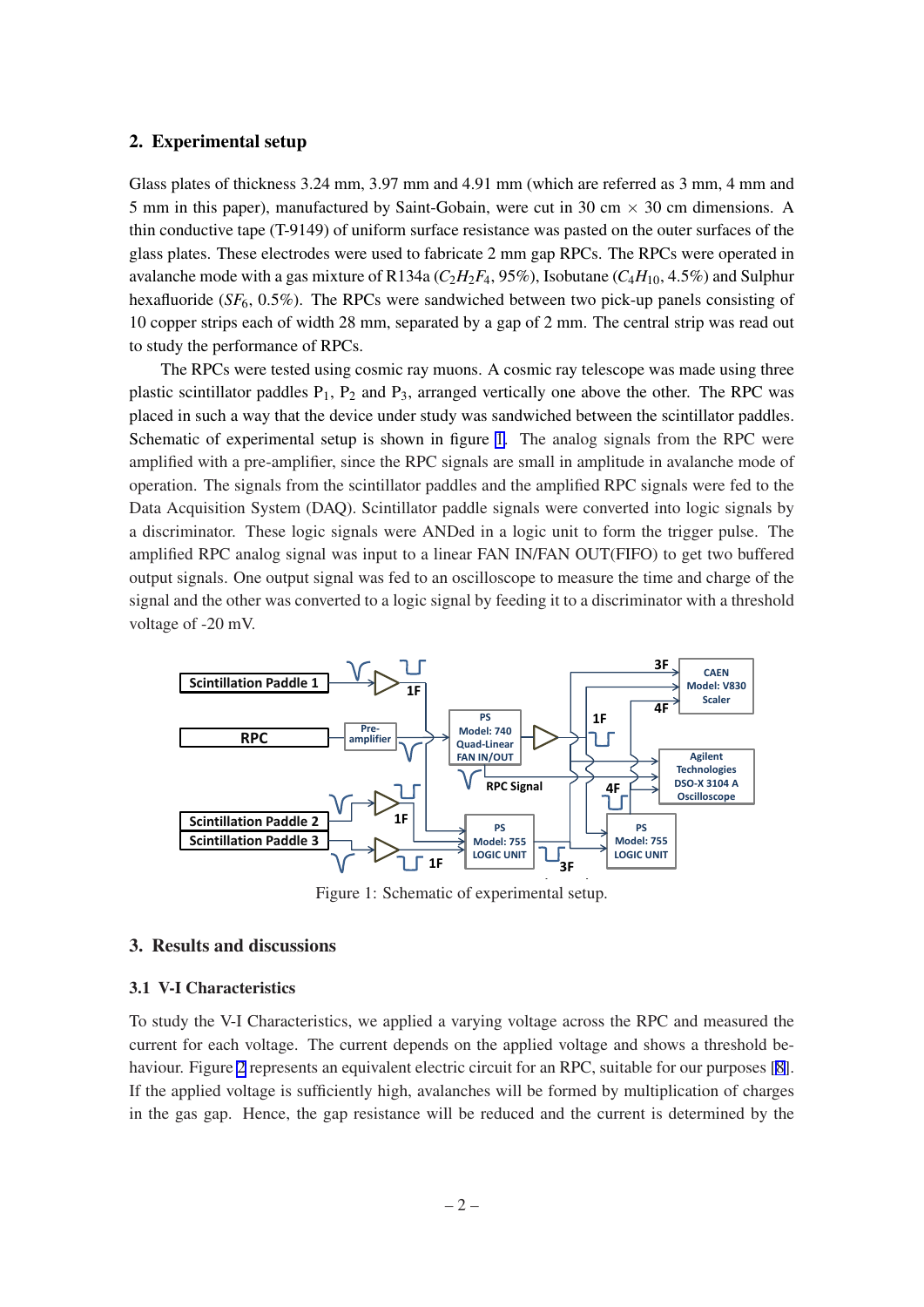<span id="page-3-0"></span>glass resistance alone. At lower voltages, the primary electron-ion pairs created will not produce avalanches. Therefore, the resistance of the gap will be infinite and the current will flow through the spacer resistance. The V-I Characteristics of RPCs for various glass thicknesses are shown in figure 3. There is a small difference in the current of the three RPCs below the threshold voltage.



Figure 2: Equivalent circuit of an RPC.

Figure 3: V-I Characteristics of the RPCs.

#### 3.2 Efficiency

The efficiency of RPCs of various glass thicknesses was studied in the same conditions. The efficiency was calculated using the equation:

Efficiency = 
$$
\frac{4F\text{count}}{3F\text{count}} \times 100\%
$$
, (3.1)

where 3F is the trigger signal, which is the coincidence of the signals from the three scintillator paddles, and 4*F* is the coincidence of the trigger signal and the RPC strip signal. Figure [4](#page-4-0) shows the efficiency as a function of applied voltage. Efficiency increases with voltage and gets saturated at higher voltages. At low applied voltages (9 - 9.5 kV), the efficiency of 3 mm RPC is slightly higher with respect to the other two RPCs. This is presumably due to the fact that the charge induced on the strip with RPCs of lower thickness electrodes is comparatively more as discussed in section [3.4](#page-4-0). Therefore, even the muons, which create less number of charge pairs in the gap, can give a signal above threshold. The asymptotic efficiency  $(\varepsilon_{max})$  was found to be more than 95% for all RPCs. The knee voltage is the value for which 95% of the asymptotic efficiency is reached [\[9\]](#page-6-0). The knee voltage was found to be same (10.0 kV) in the three cases considered.

#### 3.3 Noise rate of the strip

Noise rate is the measure of the random signals in the strip, which are produced by stray radio activity and micro-discharges of the chamber. Figure [5](#page-4-0) shows the noise rate as a function of applied voltage. An increase in the applied electric field leads to an increase in the noise rate. Once the knee voltage is reached, the noise rate starts to increase sharply. Particles with very low energy will lose their kinetic energy before reaching the gas gap. An increased number of low energy particles will be blocked when thicker glass electrode is used. This could be the reason for getting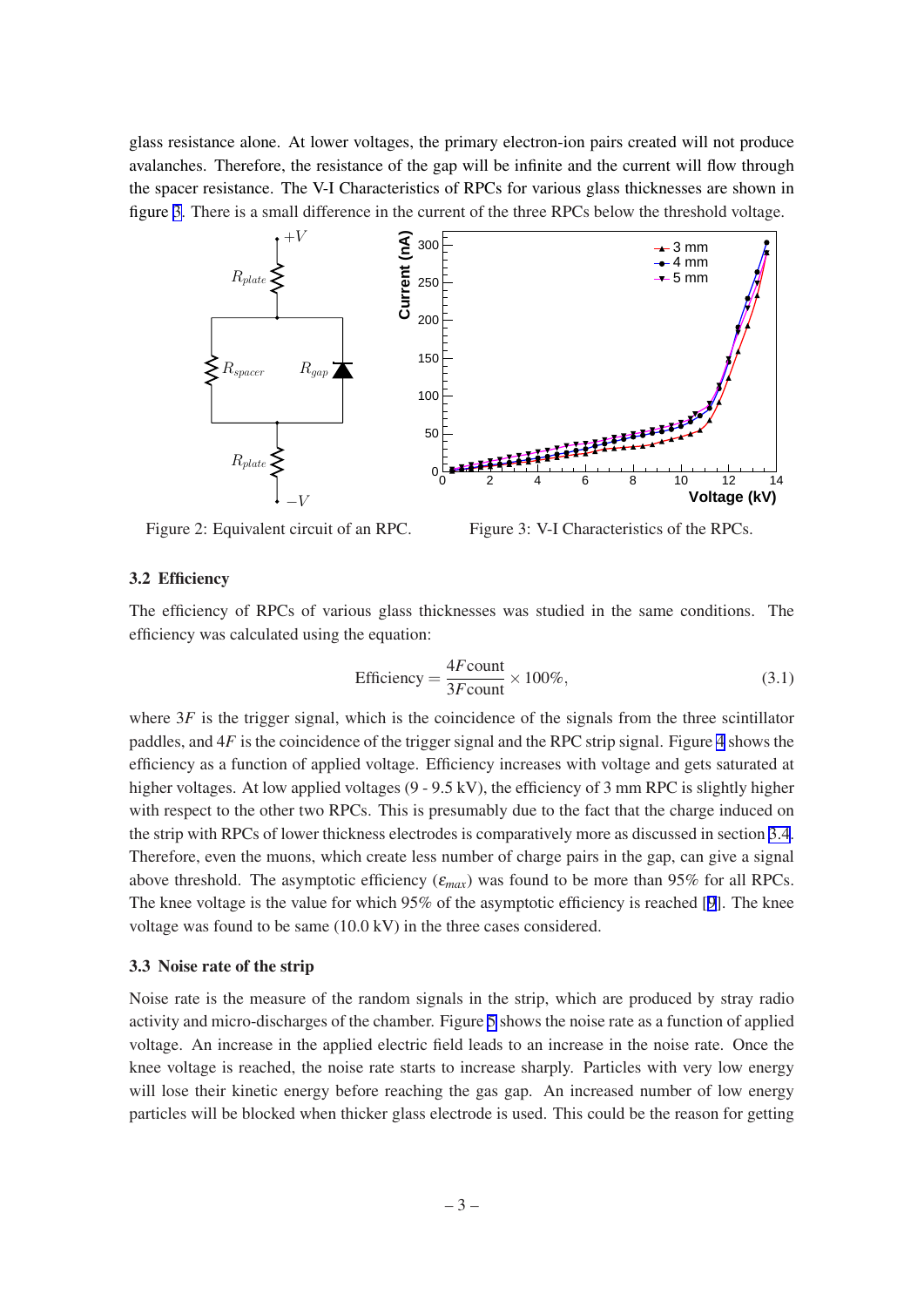<span id="page-4-0"></span>

comparatively lower noise rate for RPCs with thicker electrodes. Moreover, small signals inside the gap would induce signals under threshold on read-out electrodes when the electrode thickness is higher, due to the same reason outlined for the efficiency.

#### 3.4 Charge distribution



Figure 6: Charge distribution of the RPCs with glass thicknesses 3 mm and 5 mm at 10.5 kV.

The charge induced on the strip was measured using an oscilloscope (DSO-X 3104 A) which stored the digitized analog pulses. The charge distributions of 700 signals collected with RPCs of glass thickness 3 mm and 5 mm were fitted with Gaussians as shown in figure 6. The mean charge was found to be higher for the RPC of lower electrode thickness. This can be explained by the fact that if *Q* is the total charge delivered in the gas, the charge induced on the strip is given by,

$$
Q_{ind} = Q / \left(1 + \frac{2d}{\varepsilon_r g}\right) \tag{3.2}
$$

where *g* is the gap size and *d* is the thickness of electrode having relative permittivity  $\varepsilon_r$  [[6](#page-6-0)]. The attenuation factor  $(A = 1 + 2d/\varepsilon_r g)$  has more importance for RPCs made with electrodes of low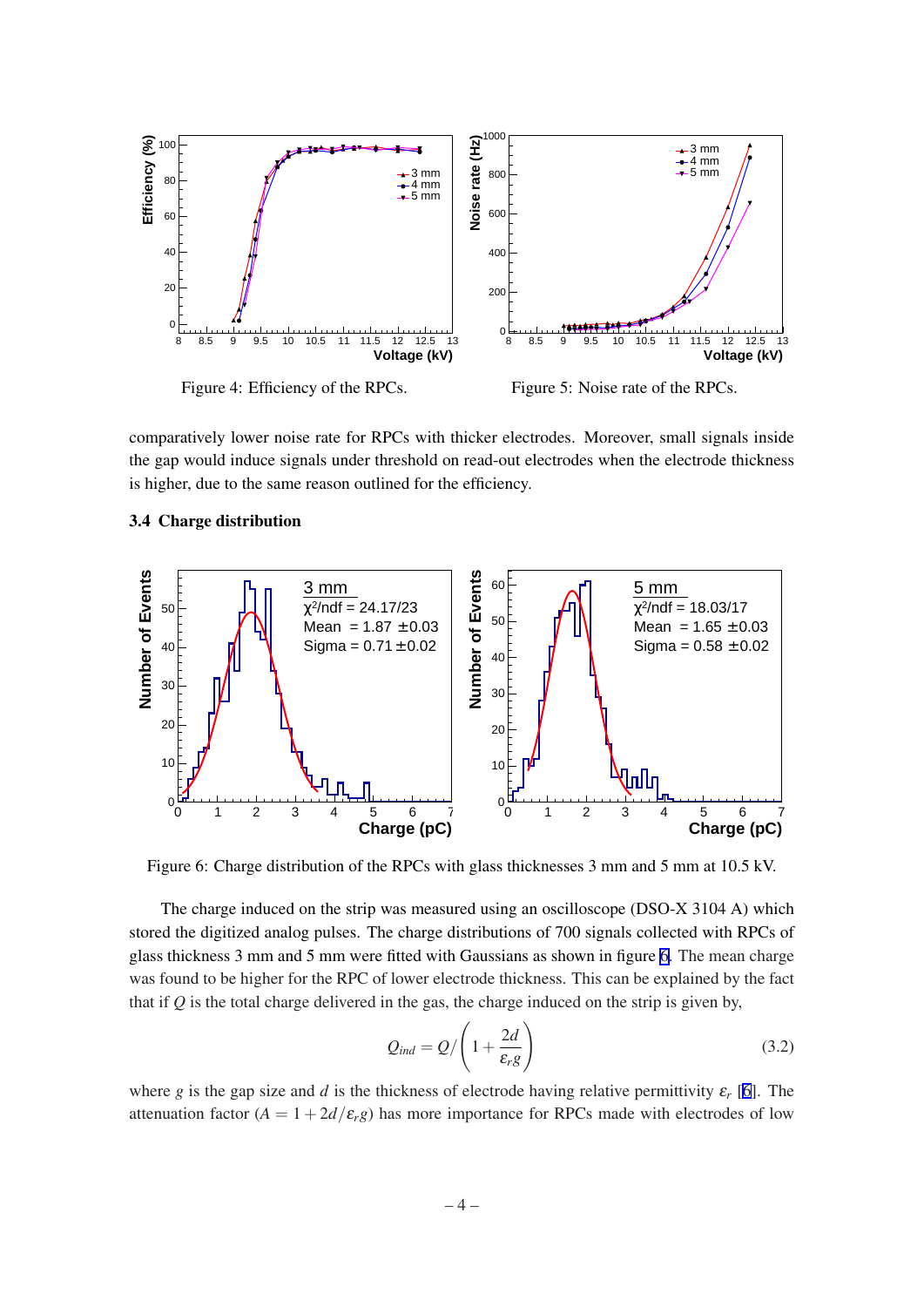<span id="page-5-0"></span>relative permittivity. The relative permittivity of Saint-Gobain glass is 11 [\[10](#page-6-0)]. So the value of *A* for RPCs of glass thicknesses 3.24 mm and 4.91 mm is 1.29 and 1.45, respectively. Thus the mean charge observed for 3 mm and 5 mm RPCs are consistent with equation [3.2.](#page-4-0)

# 3.5 Time resolution

The time distributions for the RPCs made using 3 mm and 5 mm electrodes were measured for 700 signals and are shown in figure 7. A time resolution of about 1.6 ns was obtained for both the RPCs when they were being operated at 10.5 kV.



Figure 7: Time distribution of the RPCs with glass thicknesses 3 mm and 5 mm at 10.5 kV.

# 4. Conclusions

Performance of RPCs made using glass electrodes of three different thicknesses was studied. There is no significant difference in the knee voltage of the three RPCs studied. The noise rate can be reduced to some extent by using thicker glass electrodes. The charge induced on the strip is found to be higher for the RPC of lower electrode thickness, since the charge is reduced by a factor which depends on the ratio of the electrode thickness to the gap size. The time resolution was found to be similar for both the RPCs.

# Acknowledgements

This work was done with the support of the Department of Atomic Energy (DAE), and the Department of Science and Technology (DST), Government of India. The authors would like to thank R. R. Shinde, S. D. Kalmani at TIFR, Mumbai and V. Janarthanam at IIT Madras for their help throughout the work.